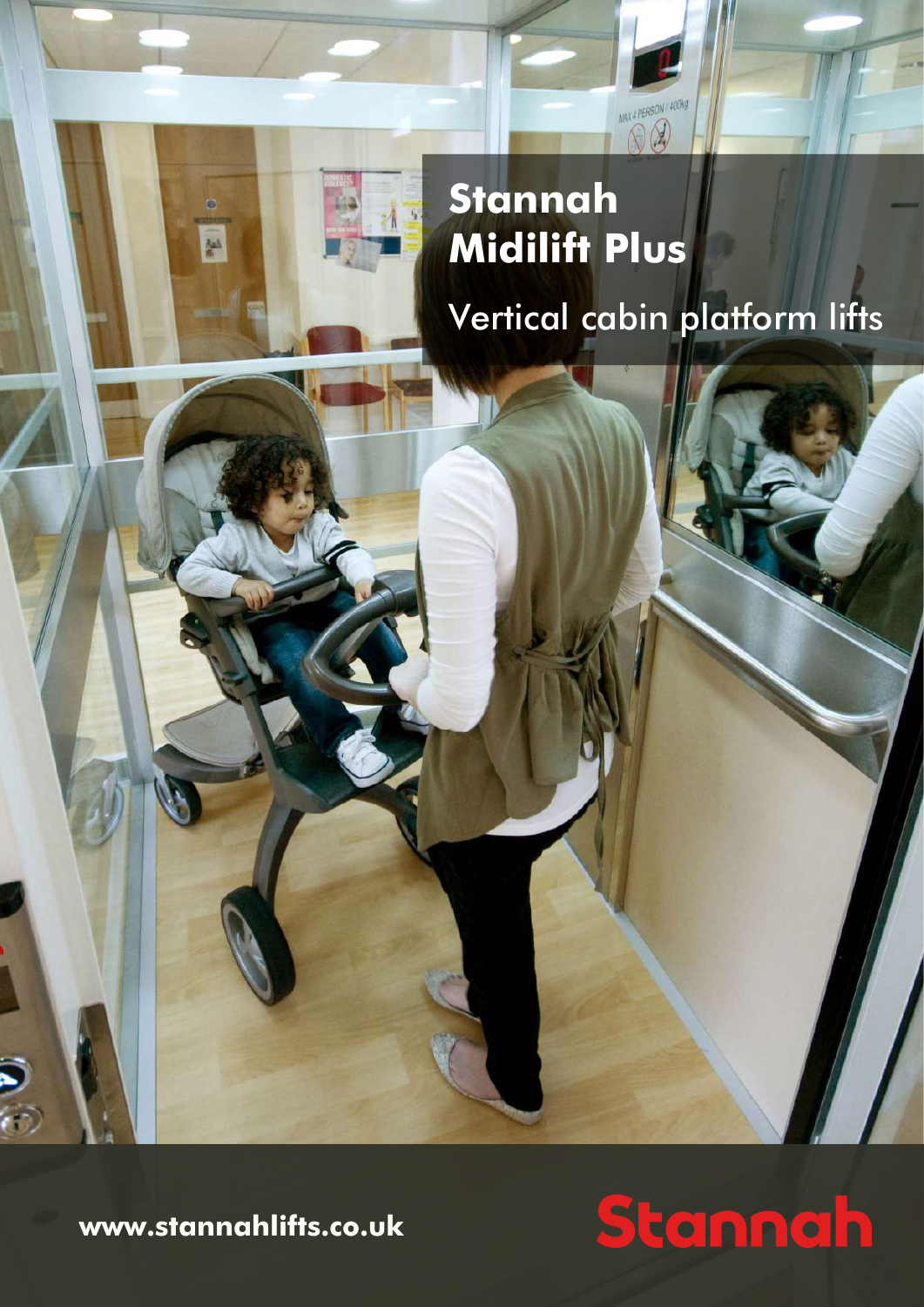Vertical cabin platform lifts





**Our cabin Midilift models combine all the advantages of a conventional platform lift with the features of a traditional passenger lift.** 

Manufactured by us in the UK our cabin platform lifts are installed in a variety of structures, including their own structure-supported enclosure. A range of finishes and options enable the lift to complement your building interior.

### **Key benefits**

- Up to 12m travel depending on model
- Compact footprint with a choice of entrance configurations
- Minimal builders work required and quick installation time
- Structure-supported enclosure no lifting beam required
- Fully automatic cabin controls
- Enclosed cabin with full height light ray and safety edge protection, ensuring no encroachment on cabin size
- XLplus with energy efficient traction drive is ideal for medium rise applications
- Our drive system can be fully enclosed within the lift structure for easy incorporation into any building
- Low pit requirement with ramp option where a pit is not possible
- Choice of finishes and ceiling designs, including glazed cabin and structure to complement building design

Midilift helps to meet the requirements of:

- The Equality Act
- Part M of the Building Regulations (England and Wales) and Section 4.2 of the Technical Handbook (Scotland), both of which cover the requirements that many new buildings must meet to ensure ease of access and use
- BS8300:2018 (Parts 1 & 2) Code of practice covering the design of an accessible and inclusive internal and external built environment

All of our Midilifts are UKCA marked and comply with the Supply of Machinery (Safety) Regulations 2008 (2008 No. 1597).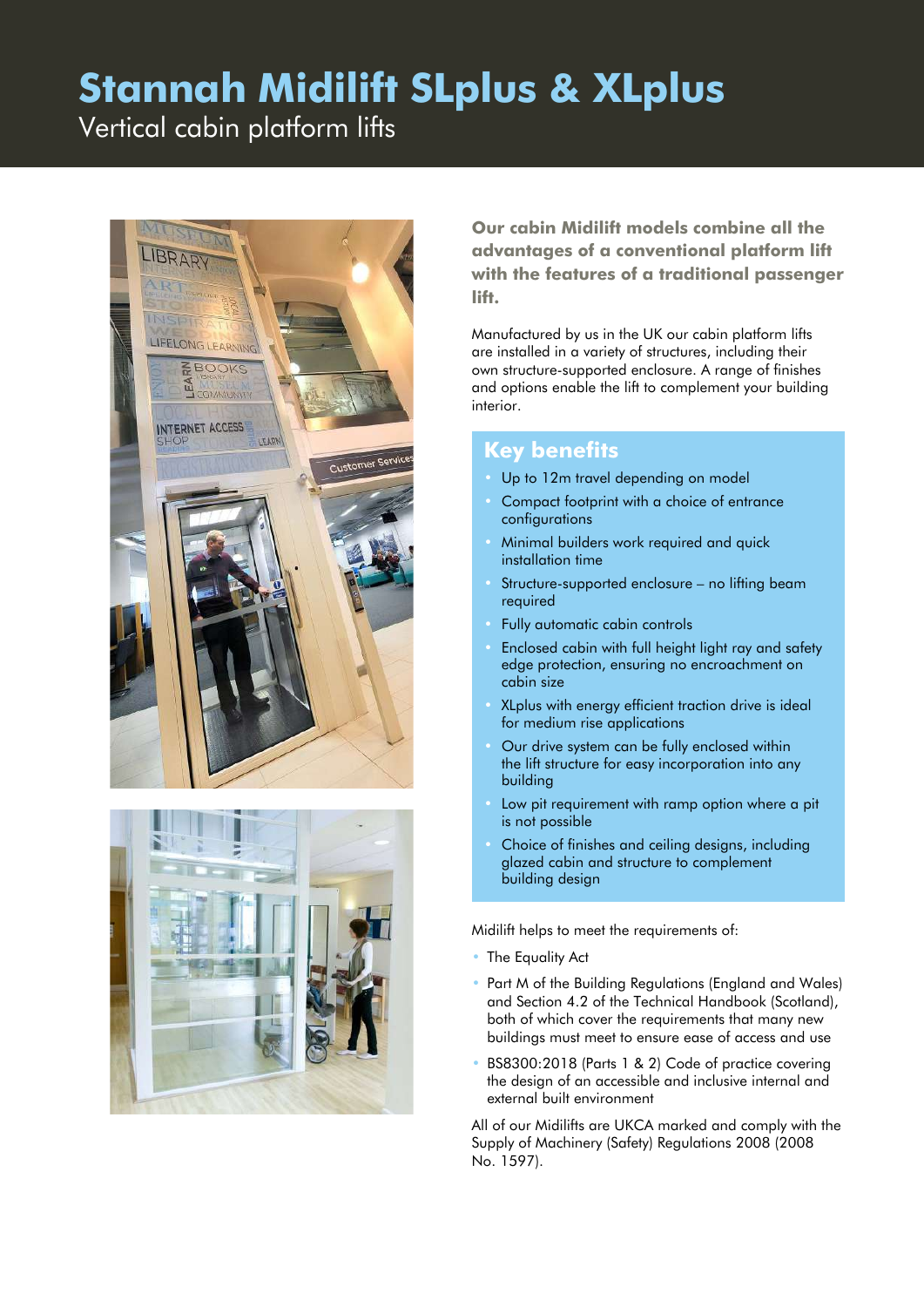Vertical cabin platform lifts



Installation typically 5-12 days, depending on site conditions and lift travel.

All our lifts are supplied with a 12-month warranty as standard and we offer a range of service options tailored to suit your specific requirements.

### **Standard features**

- Lift enclosure complete with powder coated steel infill panels (White BS22B15)
- Full height cabin (virtual door on entrance/exit sides)
- 900mm clear opening at each entrance
- Panoramic glazed landing doors
- Two tone arrival chime at each landing
- Surface mounted landing controls with automatic push button control
- Keyswitch to isolate lift at lower floor
- Emergency lighting and alarm with back-up battery

#### **Carriage**

- Three energy efficient LED cabin ceiling designs
- Choice of cabin walls and flooring to create your own unique lift
- Automatic button controls and car overload indicator
- Audible and visual notification of floor level and travel direction
- Two-way intercom communication system for emergency calls
- Handrail in satin stainless steel
- Full height light ray curtain on entrance edges
- Automatic emergency lowering feature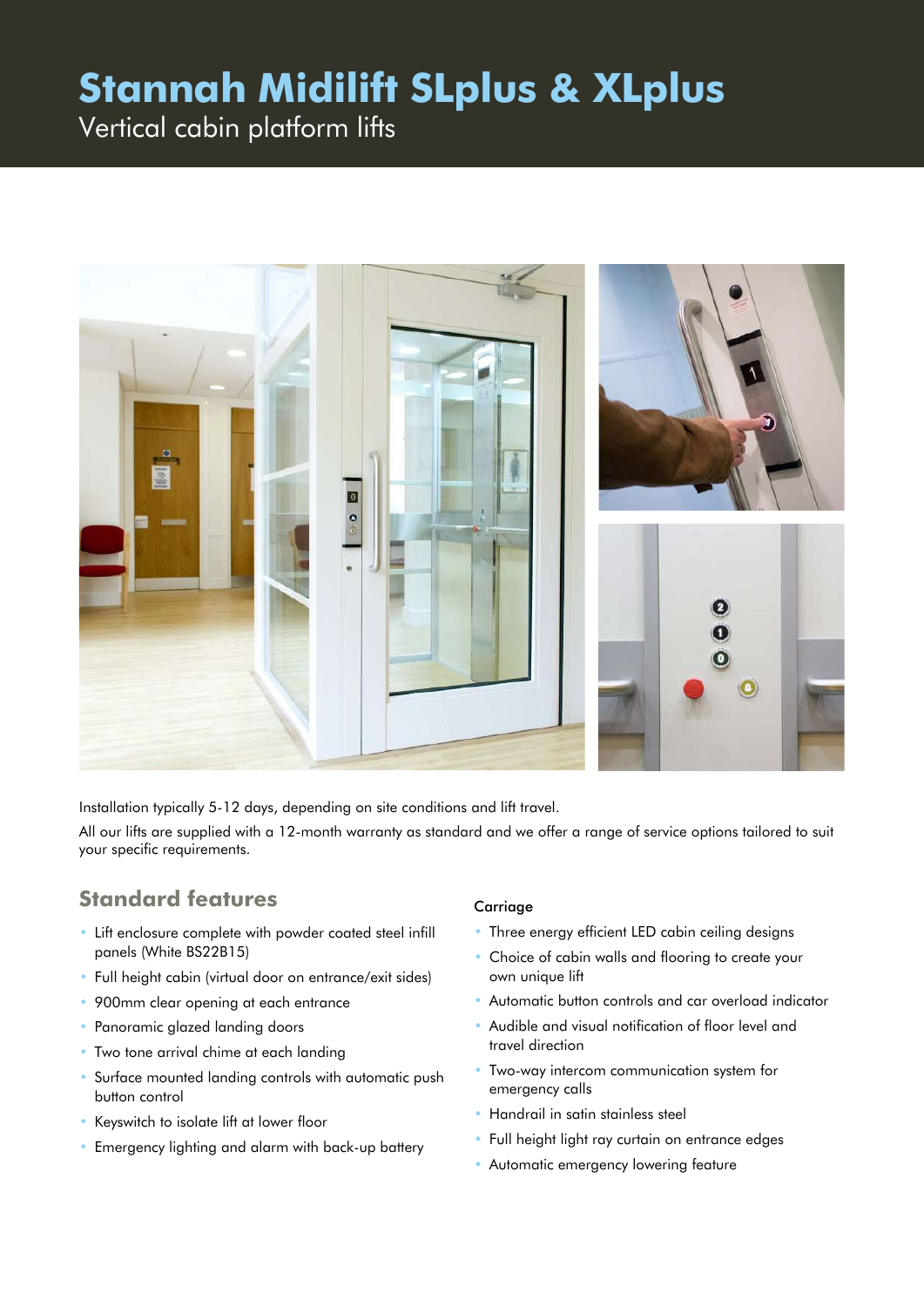Vertical cabin platform lifts

### **Options**

- Glass infill panels (clear or tinted)
- Structure framework for placing into existing lift shaft
- Choice of RAL colours for the enclosure or pre-drilled for cladding
- Wooden fire rated doors (30 & 60 minutes) in a choice of finishes – primed, ash, beech, red oak or white oak
- Powered landing door operator
- Flush wall mounted landing controls or pedestal mounted landing controls
- Digital position indicators on each landing
- Key operated locking control at each landing to restrict access to the lift
- Range of lift car mirror arrangements
- Fixed ramp (for when it is not possible to provide a pit)

#### **Carriage**

- Emergency telephone
- Autodialler with or without induction loop
- Fold down seat fitted to the carriage



Brushed stainless steel lift car and half height mirror

> Structure-supported enclosure with  $\ominus$ optional glass infill panels

**C** Optional wooden fire rated doors in beech veneer



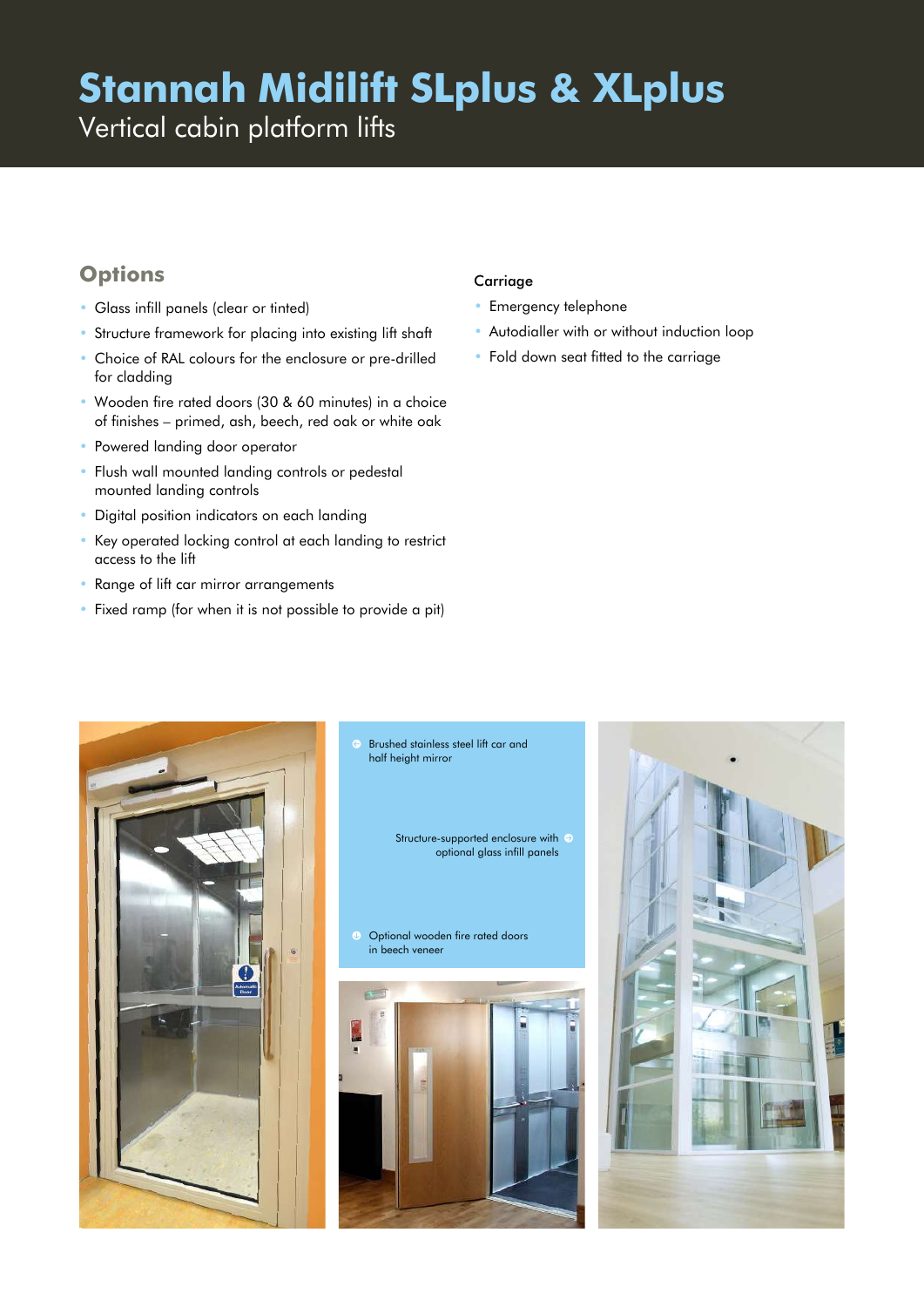Vertical cabin platform lifts



| <b>Dimensions - SLplus &amp; XLplus</b> |                                        |           |          |  |
|-----------------------------------------|----------------------------------------|-----------|----------|--|
| <b>Platform size</b><br>$(w \times d)$  | <b>Aperture size</b><br>$(w \times d)$ | Pit depth | Headroom |  |
| $1100 \times 1400^{+4}$                 | $1560 \times 1650^{\circ}$             | 70*       | 2500     |  |

#### **Technical specifications**

|                        | <b>Midilift SLplus</b>                      | <b>Midilift XLplus</b>                                           |  |
|------------------------|---------------------------------------------|------------------------------------------------------------------|--|
| Standard load          | 400 <sub>kg</sub>                           |                                                                  |  |
| Maximum travel         | 5m                                          | 12 <sub>m</sub>                                                  |  |
| Speed of travel        | 0.15m/s                                     |                                                                  |  |
| Drive system           | Hydraulic<br>includes external control unit | Traction<br>motor and conroller<br>incorporated within enclosure |  |
| Landing control system | Automatic                                   |                                                                  |  |
| Cabin control system   | Automatic                                   |                                                                  |  |
| Power supply           | 240 v single phase,<br>16 amp               | 240v single phase<br>$10 \text{ amp}$                            |  |

#### Notes:

All dimensions are in mm

- \* A ramp can be used when it is not possible to create a pit.
- # Part M (England and Wales) compliant.

‡ Section 4.2 (Scotland) compliant.

◊ Aperture dimensions will increase by 10mm on each side when a 60 minute fire door is specified



## **nss**

Datasheets, CAD blocks and specifications are available to download from our website:

**www.stannahlifts.co.uk**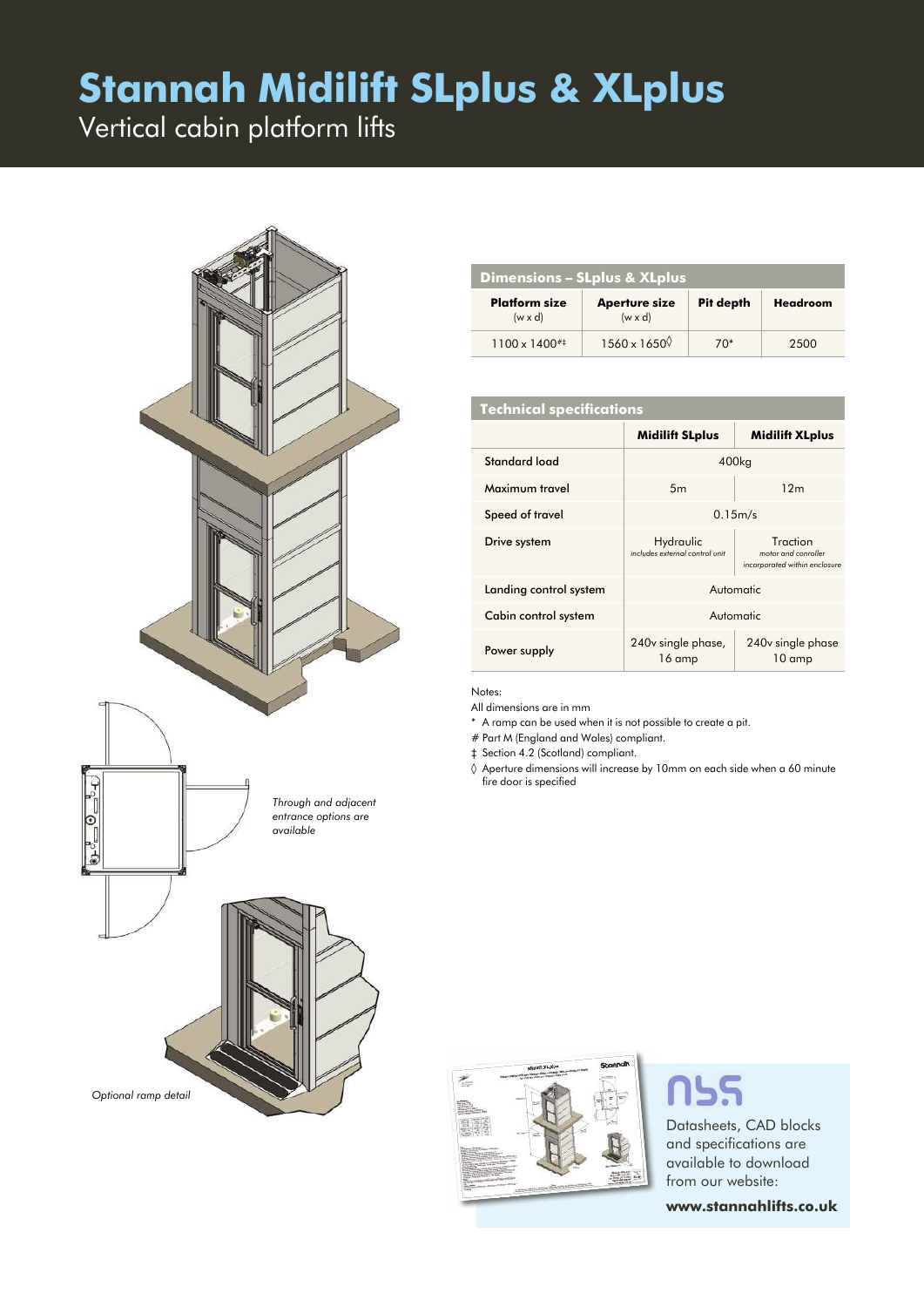Choice of cabin finishes

Our cabin Midilift models are fully customisable, so you can create the perfect finish for your setting.

We offer a choice of finishes for:

- landing doors, structure and landing controls
- cabin interior finishes including ceiling, lighting, wallboards, mirrors, DDUs, control console and trim, dado rail, handrail, console walls and floor

Call us on 01264 339090 to find your perfect lift solution.



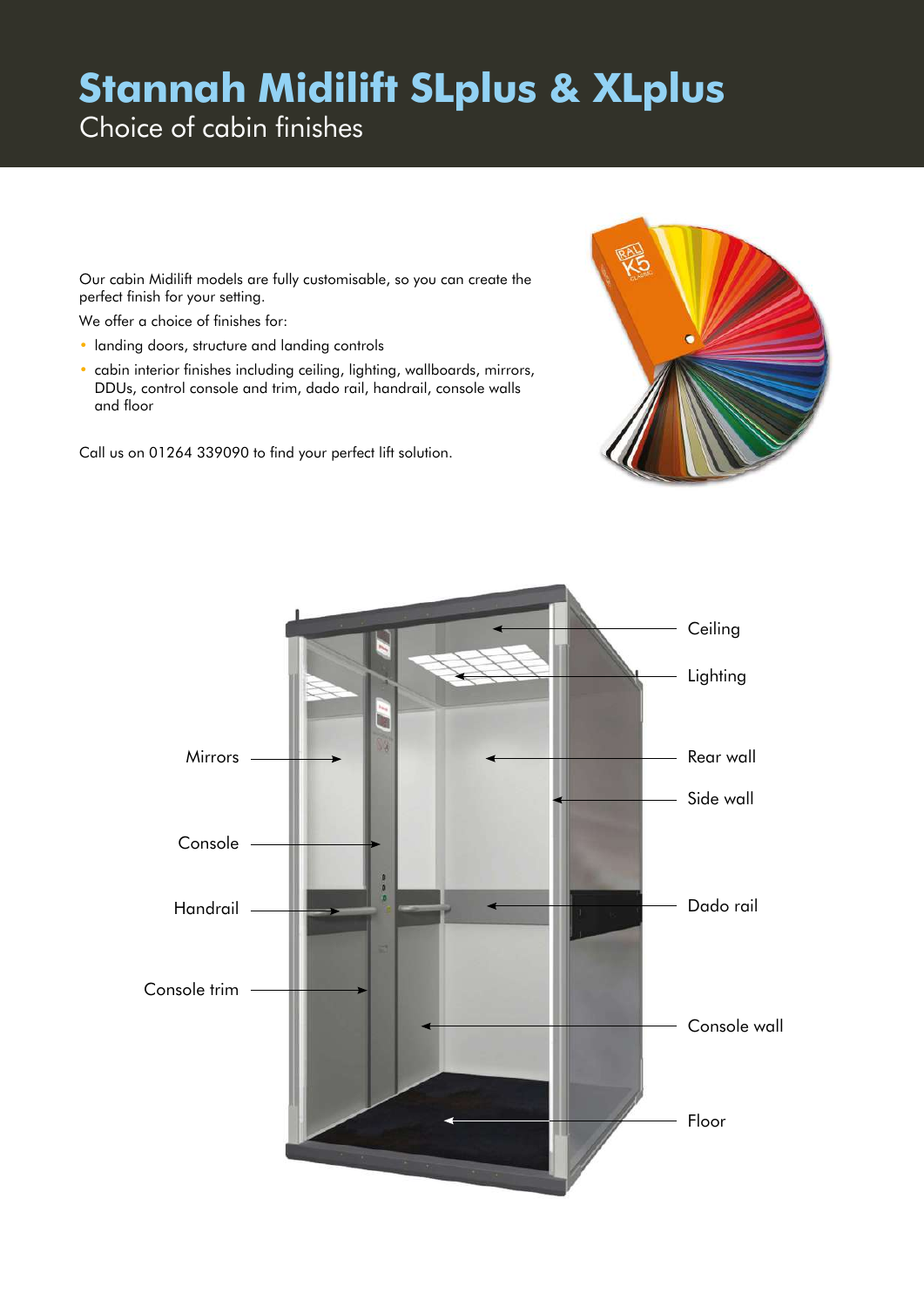Choice of cabin finishes

### **Wall colours and options:**

LRV = Light Reflectance Value



#### **Samples can be provided on request – please call 01264 339090.**

The colours and designs reproduced in this document have been matched as closely as printing will allow. It is recommended you obtain samples prior to specification. We are continually developing and improving our range of products and finishes and we therefore reserve the right to alter or amend the specification without prior notice. **Please note: costs may vary and are dependent on the choice of finishes selected.**